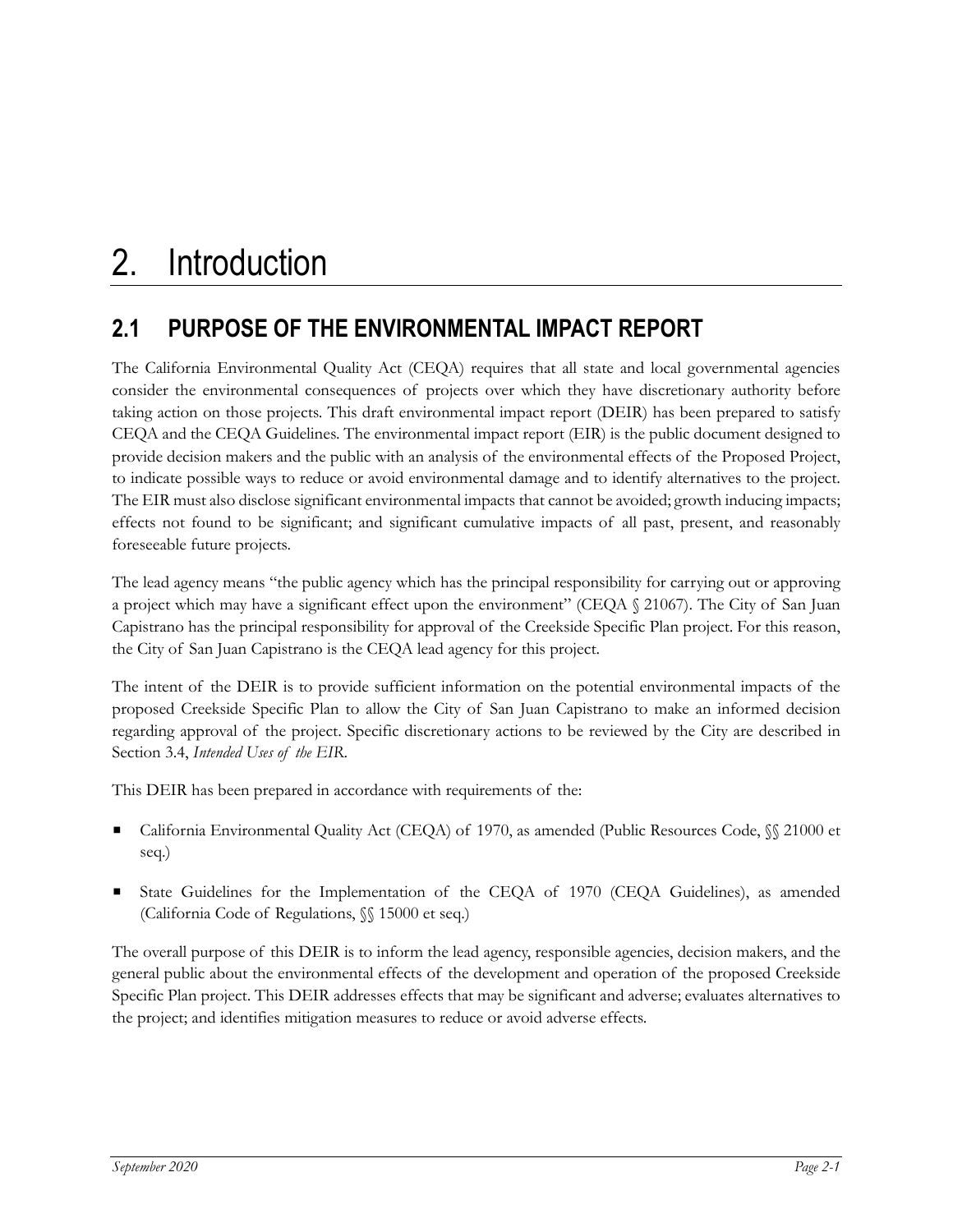# **2.2 NOTICE OF PREPARATION AND INITIAL STUDY**

The City of San Juan Capistrano determined that an EIR would be required for this project and issued a Notice of Preparation (NOP) and Initial Study on April 14, 2020 (see Appendix A). A total of ten comments were received during the initial study's public review period, from April 14, 2020 to May 14, 2020 and are in Appendix B.

The NOP process helps determine the scope of the environmental issues to be addressed in the DEIR. Based on this process and the initial study for the project, certain environmental categories were identified as having the potential to result in significant impacts. Issues considered Potentially Significant are addressed in this DEIR, but issues identified as Less Than Significant or No Impact are not. Refer to the initial study in Appendix A for discussion of how these initial determinations were made.

# **2.3 SCOPE OF THIS DEIR**

The scope of the DEIR was determined based on the City's initial study, comments received in response to the NOP, and comments received at the scoping meeting conducted by the City on April 22, 2020. Comments receive raised issues regarding air quality, the Migratory Bird Treaty Act (MBTA), flooding and hydrology, noise, population and housing, fire risk, usage of Malaspina trail, and transportation and traffic. Pursuant to Sections 15126.2 and 15126.4 of the CEQA Guidelines, the DEIR should identify any potentially significant adverse impacts and recommend mitigation that would reduce or eliminate these impacts to levels of insignificance.

The information in Chapter 3, *Project Description*, establishes the basis for analyzing future, project-related environmental impacts. However, further environmental review by the City may be required as more detailed information and plans are submitted on a project-by-project basis.

### **2.3.1 Impacts Considered Less Than Significant**

During preparation of the Initial Study, City of San Juan Capistrano determined that six environmental impact categories—Agriculture/Forestry Resources, Biological Resources, Hydrology and Water Quality, Mineral Resources, Recreation, and Wildfire—were not significantly affected by or did not affect the Proposed Project. However, comments were received on the Hydrology and Water Quality and Wildfire topics during the scoping period that required further evaluation in the DEIR. Therefore, these two environmental categories are included in the DEIR discussion and the following four categories are not discussed in detail in this DEIR.

- Agriculture/Forestry Resources
- Biological Resources
- Mineral Resources
- Recreation

### **2.3.2 Potentially Significant Adverse Impacts**

The City of San Juan Capistrano determined that 16 environmental factors have potentially significant impacts if the Proposed Project is implemented.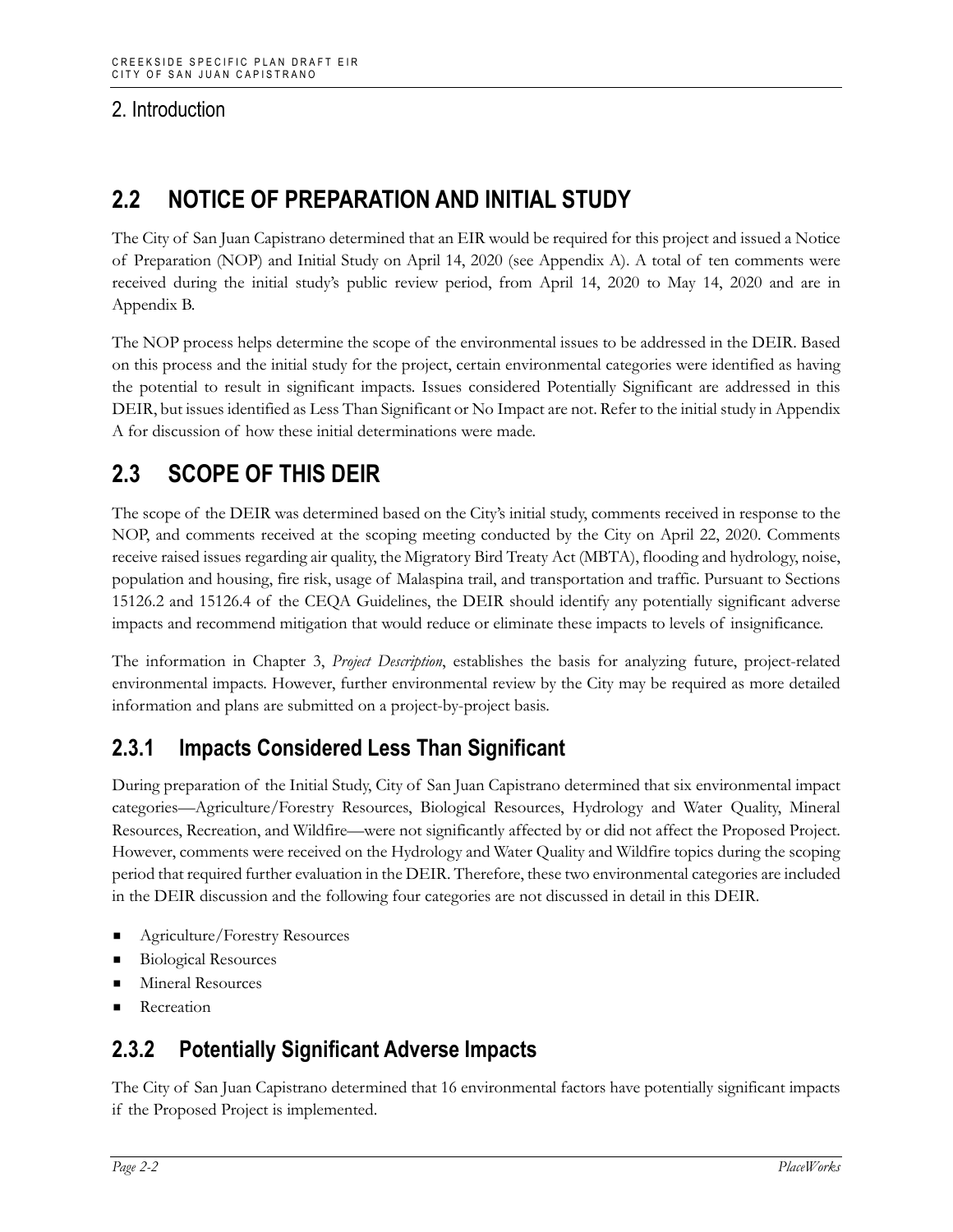- **Aesthetics**
- Air Quality
- **Cultural Resources**
- $\blacksquare$  Energy
- Geology and Soils
- Greenhouse Gas Emissions
- Hazards and Hazardous Materials
- Hydrology/Water Quality
- Land Use/Planning
- **Noise**
- **Population and Housing**
- Public Services
- **Transportation**
- **Tribal Cultural Resources**
- Utilities and Service Systems
- Wildfire

### **2.3.3 Unavoidable Significant Adverse Impacts**

This DEIR identifies three significant and unavoidable adverse impacts, as defined by CEQA, that would result from implementation of the Proposed Project. Unavoidable adverse impacts may be considered significant on a project-specific basis, cumulatively significant, and/or potentially significant. The City must prepare a "statement of overriding considerations" before it can approve the project, attesting that the decision-making body has balanced the benefits of the Proposed Project against its unavoidable significant environmental effects and has determined that the benefits outweigh the adverse effects, and therefore the adverse effects are considered acceptable. The impacts that were found in the DEIR to be significant and unavoidable are:

- Greenhouse Gas Emissions
- Noise
- Transportation

# **2.4 INCORPORATION BY REFERENCE**

Some documents are incorporated by reference into this DEIR, consistent with Section 15150 of the CEQA Guidelines, and they are available for review at the City of San Juan Capistrano.

 *City of San Juan Capistrano General Plan*, City of San Juan Capistrano, Adopted December 1999 (amended on May 7, 2002).